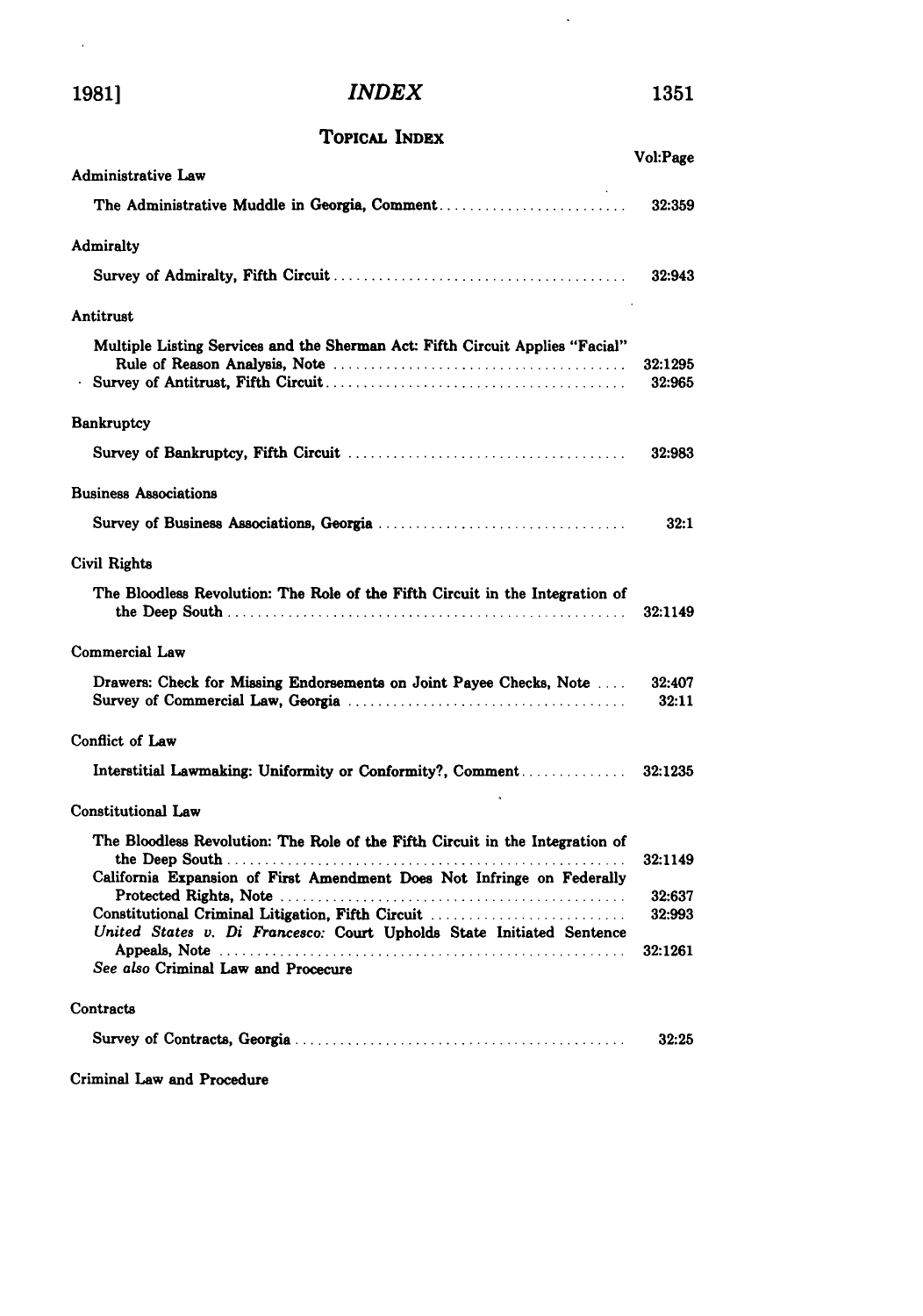## Constitutional Criminal Litigation, Fifth Circuit .......................... **32:993** Crim inal Law, Georgia .................................................. **32:35** Liability for Parole Decisionmaking: The Absence of Discretion in the Parole P rocess, N ote **.................................. .................... 32:1311** *United States v. Di Francesco:* Court Upholds State Initiated Sentence A ppeals **............................................................ 32:1261** Domestic Relations An Analysis of the Georgia "Live-In-Lover" Law, Comment **................ 32:375** Survey of Domestic Relations, Georgia ................................... **32:51** Employment Discrimination *Garcia v. Gloor:* Mutable Characteristics Rationale Extended to National Origin Discrim ination, Note .......................................... **32:1275** Survey of Employment Discrimination, Fifth Circuit .................... **32:1085** Evidence Georgia's Witness Immunity Statute: Explication and Recommendations for Judicial Developm ent **...............................................** 32:341 Survey of Evidence, Georgia **...................................... 32:63** *United States v. Williams:* The Good Faith Exception to the Exclusionary R ule, N ote ......................................................... **32:1329** Insurance Survey of Insurance, Georgia ............................................ **32:79** Juvenile Law Juvenile Court Practice and Procedure, Georgia ........................... **32:113** Labor Accommodating Labor's Section **7** Rights to Picket, Solicit, and Distribute Literature on Quasi-Public Property with the Owner's Property Rights... **32:769** California Expansion of First Amendment Does Not Infringe on Federally Protected Rights, Note **.............................................. 32:637** *Carbon Fuel:* An End to the "Best Efforts" Duty **by** International Unions to get Wildcat Strikers Back to Work?, Note ............................. **32:897** Community Defense of Union-Free Status ................................ **32:679** The Constitutionality of Labor Unions' Collection and Use of Forced Dues for Non-Bargaining Purposes **............................... ............ 32:561** Employee Protests over Supervisory Changes: The NLRB Versus the Circuit Courts, Com m ent **................................................... 32:873** Informational Privacy Under the Open Records Act, Comment **............. 32:393** *Kaynard v. Palby Lingerie, Inc.:* The Second Circuit Reveals a Bargaining Order with a Suprising Shape, Note **.................................. 32:925** Longshoremen's Embargo of Soviet Good& **A** Secondary Boycott or a Political Protest?, Com m ent .................................................. **32:857** Manipulating Forum Jurisdiction and Generating a Law of Employee Free S peech ............................................................. **32:457**

**1352** *MERCER LAW REVIEW* [Vol. **32**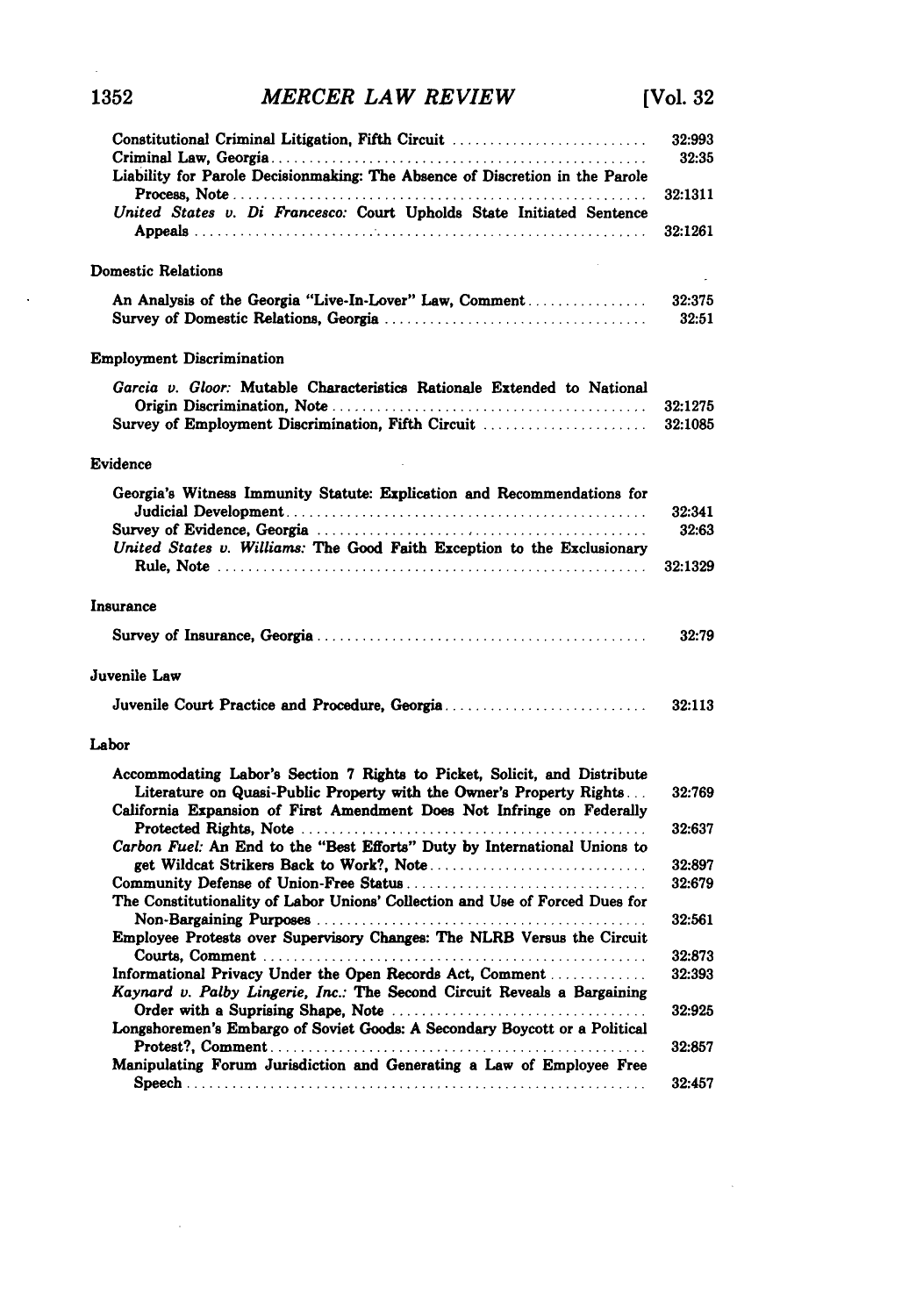$\bar{z}$ 

## **INDEX**

| Newspaper Guild v. NLRB: The Duty to Bargain and the Press, Note                                                                                | 32:667  |
|-------------------------------------------------------------------------------------------------------------------------------------------------|---------|
| NLRB Campaign Laboratory Conditions Doctrine and Free Speech Revisited<br>NLRB v. Catholic Bishop: Lay Teachers Seek More Than Good Shepherd to | 32:535  |
| NLRB v. Yeshiva University: The Demise of Academic Collective Bargaining?,                                                                      | 32:655  |
|                                                                                                                                                 | 32:907  |
| The No Solicitation-No Distribution Rule and Presumptions of Validity:                                                                          | 32:619  |
| One Step Forward and Two Steps Back: The Shopping Kart-General Knit                                                                             |         |
|                                                                                                                                                 | 32:743  |
| Safeco and Secondary Product Picketing, Note                                                                                                    | 32:885  |
| Secondary Consumer Picketing: The First Amendment Questions Remain                                                                              | 32:815  |
| Section 8(c) of the National Labor Relations Act: Giving it Meaning<br>Sick Leave Benefits: The NLRB Reexamines the Rights of Disabled          | 32:575  |
|                                                                                                                                                 | 32:647  |
| The "Squeaky Wheel" Employee: To Grease or to Replace and the Costs of                                                                          |         |
|                                                                                                                                                 | 32:479  |
|                                                                                                                                                 | 32:1085 |
| A Survey: NLRB Limits on Appeals to Racial Prejudices of Employees                                                                              | 32:589  |
| A Survey of Recent Retail Facilities Nonemployee Access Decisions                                                                               | 32:797  |
| The Threat or the Announcement of Plant Closure?, Comment<br>Work Preservation: The Union Struggle Against Technological Innovations,           | 32:609  |
| Wright Line: The NLRB Adopts the Mt. Healthy Test for Dual Motive Cases                                                                         | 32:833  |
|                                                                                                                                                 | 32:933  |
| Local Governments<br>County Contracts in Georgia: "Written and Entered"                                                                         | 32:283  |
| Hennessy v. Webb: Sovereign Immunity for the Less-Than-Sovereign, Note                                                                          | 32:433  |
| Survey of Local Government Law, Georgia                                                                                                         | 32:137  |
| <b>Practice and Procedure</b>                                                                                                                   |         |
| Georgia's Witness Immunity Statute: Explication and Recommendations for                                                                         |         |
|                                                                                                                                                 | 32:341  |
| Survey of Trial Practice and Procedure, Georgia<br>United States v. Williams: The Good Faith Exception to the Exclusionary                      | 32:225  |
|                                                                                                                                                 | 32:1329 |
| Real and Personal Property                                                                                                                      |         |
|                                                                                                                                                 | 32:175  |
| <b>Securities</b>                                                                                                                               |         |
| Application of Common Law Agency Principles to Actions Under the                                                                                |         |
| Securities Acts: Strict Liability for Employers, Note                                                                                           | 32:1283 |
|                                                                                                                                                 | 32:1125 |
| <b>Taxation, Federal</b>                                                                                                                        |         |
|                                                                                                                                                 | 32:1057 |
|                                                                                                                                                 |         |